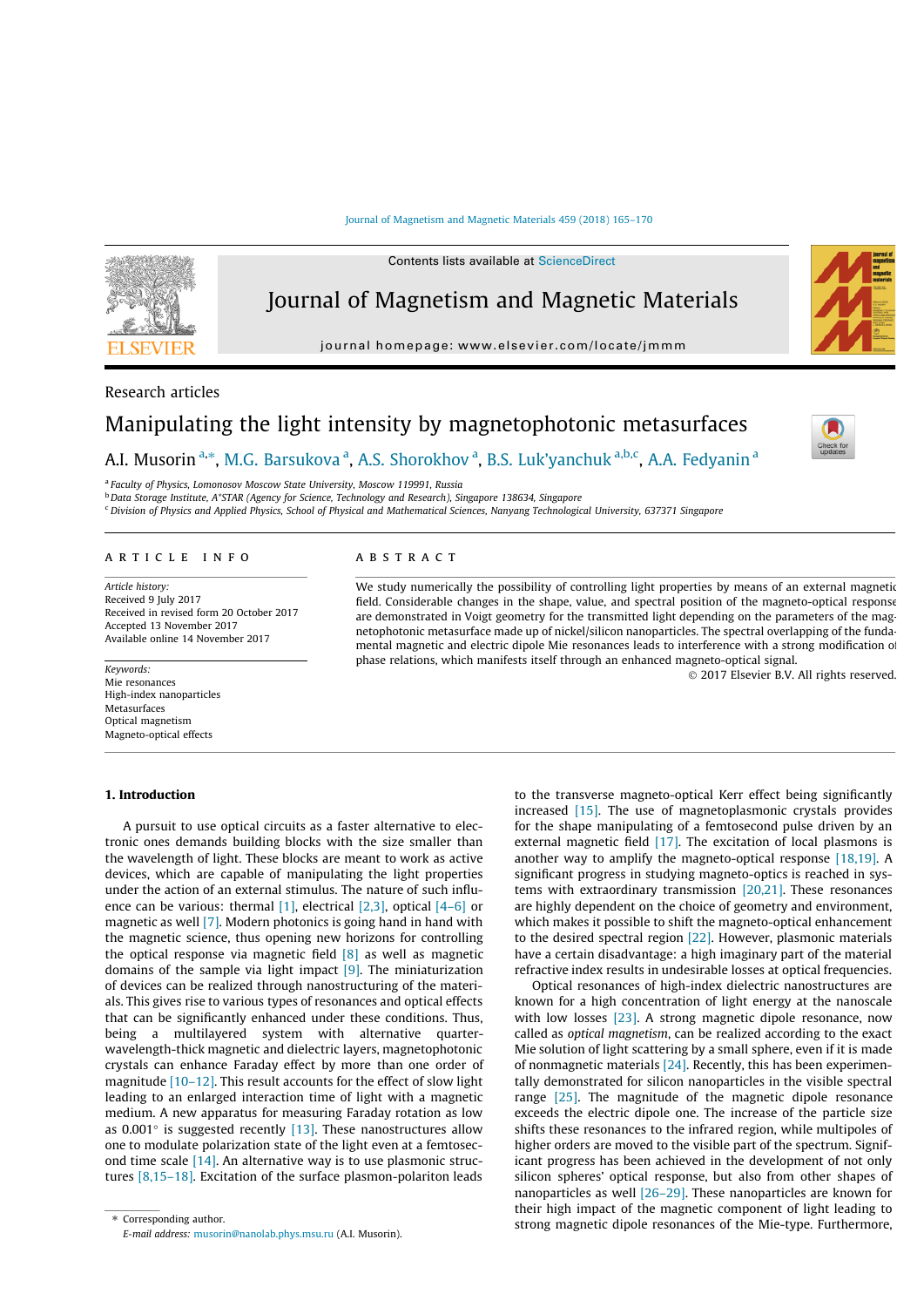<span id="page-1-0"></span>nanodisks made of materials with high refractive indices can enhance nonlinear optical response and oligomers of such nanoparticles also pave the way for new bright nonlinear phenomena [\[30,31\]](#page-5-0).

Resonant nanoparticles can be arranged in the form of the socalled metasurfaces – subdiffractional arrays, which can shape the amplitude, phase, and polarization of the light wave on demand [\[32\].](#page-5-0) It has been revealed, that such structures can be used for a laser beam steering [\[33\]](#page-5-0), an engineering light scattering patterns [\[34\],](#page-5-0) for a creation of azimuthally and radially polarized light [\[35\]](#page-5-0). Interference of several modes in high-index dielectric or semiconductor nanoparticles can also be used to suppress resonant back-scattering and to enhance resonant forward-scattering of light [\[36\]](#page-5-0).

The high-index dielectric nanostructures approach has recently been extended to magneto-optical materials [[37](#page-5-0),[38](#page-5-0)]. It has been demonstrated that the magnetic dipoles excited in silicon nanodisks covered with a thin nickel film on top lead to the enhanced magneto-optical signal [\[38\]](#page-5-0). In this work, we numerically show the evolution of the magneto-optical response in hybrid Ni/Si nanoparticles arranged in the form of metasurfaces. The magneto-optical response of the metasurface can be controlled by tuning geometrical parameters of the structure, which leads to a significant increase of the effect as well as to the transformation of its shape and spectral position.

#### 2. Methods

Numerical calculations are performed on the basis of the finite difference time domain technique. This algorithm is implemented in commercial software FDTD Solutions, Lumerical Inc. [\[39\],](#page-5-0) which is used in this work. Calculations are carried out for the 3D model. The boundary conditions for Z axis are perfectly matched layers, while they are periodic for X and Y. A plane wave under normal incidence (along Z direction) with a broadband spectrum is used in order to calculate zero-order transmittance spectra. The polarization direction is chosen along the Y axis. The external magnetic field is applied along the X direction. Thus, the transverse geometry of the magneto-optical effect, known as Voigt geometry for transmitted light, is examined. The magneto-optical response  $\delta$  is defined as follows:

$$
\delta = \frac{T(H) - T(0)}{T(0)},\tag{1}
$$

where  $T(H)$  and  $T(0)$  are transmittance in the case of an 'on' and 'off' state of the external magnetic field H, respectively.

As a sample under study silicon nanodisks with a thin nickel film on top are chosen (see [Fig.](#page-1-0) 1). The silicon nanodisks have a height of 220 nm. A 5-nm-thick Ni layer is placed on top of the nanodisks. In order to rule out any inconsistency between the refractive indices under and above nanoparticles they are embedded into a dielectric material with the constant refractive index of 1.5. The spectral properties of the optical constants of Si [\[40\]](#page-5-0) and Ni [\[41\]](#page-5-0) are taken into account. The gyration of Ni is also supposed to be dependent on a wavelength [\[42\].](#page-5-0) The permittivity tensor of Si is isotropic while it is anisotropic for Ni. In the studying Voigt geometry, the non-diagonal permittivity tensor of nickel has the following form:

$$
\hat{\varepsilon} = \begin{pmatrix} \varepsilon & 0 & 0 \\ 0 & \varepsilon & ig \\ 0 & -ig & \varepsilon \end{pmatrix} . \tag{2}
$$

Here,  $\varepsilon$  is a dielectric permittivity and g is a gyration vector. However, the software works only with diagonal matrices. According to this, permittivity tensor of the metal should be diagonalized.



Fig. 1. Scheme of the model. 5-nm-thick nickel film covers 220-nm-thick silicon nanodisks. Subdiffractional array is organized by nanodisks with interparticle distance of 200 nm forming the magnetophotonic metasurface. The metasufrace is embedded in a dielectric environment with n = 1.5. An external magnetic filed is applied along the X direction, polarization of light is oriented along Y axis and the wavevector is collinear with Z axis.

This can be realized by finding the eigenvalues and eigenvectors of the matrix. The unitary transformation that makes the permittivity tensor diagonal:  $\varepsilon_{\rm diag}=U \varepsilon U^{\dagger}$ , where  $U$  is a unitary matrix,  $U^{\dagger}=U^{-1}$ is the complex conjugate transpose of  $U$  and  $\varepsilon_{\text{diag}}$  is diagonal matrix. The matrix  $\varepsilon_{\text{diag}}$  is used by the software for calculations.

The field components should be also transformed with the eigenvectors. The user should define a matrix  $U$  (by the means of a grid attribute object in the software, called matrix transformation) that converts the field components. In the case of magnetization in the X direction, the matrix U has the following form:

$$
U = \frac{1}{\sqrt{2}} \begin{pmatrix} \sqrt{2} & 0 & 0 \\ 0 & 1 & i \\ 0 & 1 & -i \end{pmatrix}.
$$
 (3)

Finally, a geometry object of disk should be connected with the created anisotropic nickel material through the parameter 'grid attribute name' in properties of the geometric object.

The varying diameter of the disk d is simulated from 275 to 525 nm with a step size of 50 nm. The interparticle distance is fixed at 200 nm. Consequently, the lattice constant varies between 475 and 725 nm.

#### 3. Numerical simulations

#### 3.1. Optical spectroscopy

Transmittance spectrum of an all-dielectric metasurface formed by silicon nanodisks has been studied previously [\[34\].](#page-5-0) The first step for simulation in the framework of this study was to check whether magnetic and electric dipole modes are excited when the nanodisks are covered by a metal. [Fig.](#page-2-0) 2(a) compares optical transmittance spectra of the all-dielectric structure without metal with the hybrid Ni/Si structure. The disks diameter is 275 nm. The right resonance around  $\lambda = 944$  nm corresponds to the excitation of a magnetic dipole resonance, while the left dip ( $\lambda = 870$  nm) is an electric dipole resonance. The distributions of the local electric and magnetic fields magnitude are shown in [Fig.](#page-2-0) 2(b)–(i). The four upper panels represent the data in a horizontal cross-section. The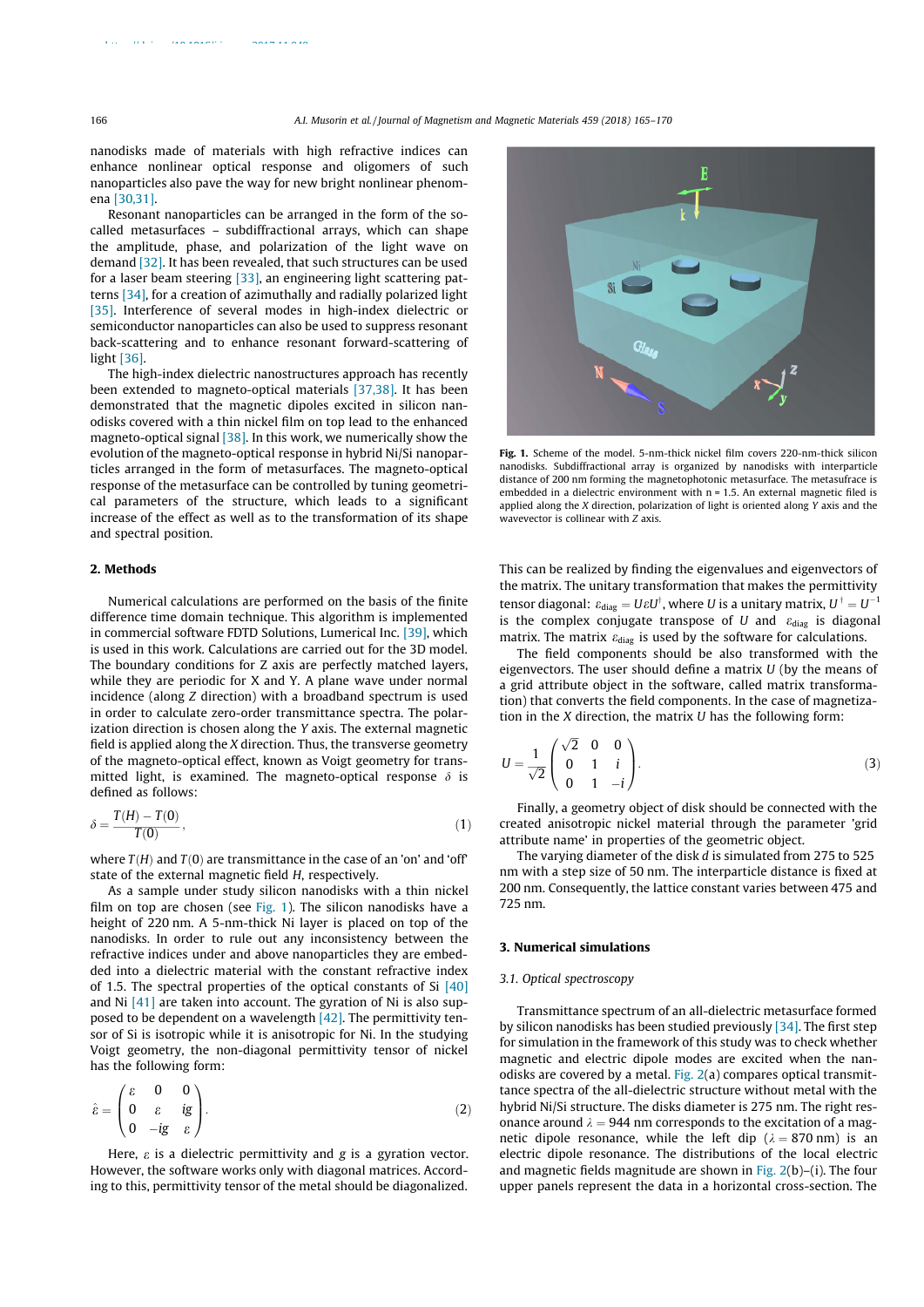<span id="page-2-0"></span>

Fig. 2. (a) Optical transmittance spectra of the model with the diameter d = 275 nm for all-dielectric disks (black curve) and for Ni/Si structure (purple curve). A dash purple line is a differential signal of Ni/Si transmittance with and without external magnetic field  $\Delta T_{Ni/Si} = T_{Ni/Si} (H) - T_{Ni/Si} (0)$ . (b)–(i) Distributions of local electric and magnetic fields. The color maps represent the amplitudes of the local electric and magnetic fields, while arrows show their direction. (b)–(e) Local field distributions in XY plane for z equals to half of disk height. (f)–(i) Local field distributions in YZ plane through the center of the disk. (b), (c), (f), (g) Local field distributions for the electric dipole resonance  $(\lambda = 870 \text{ nm})$ . (d), (e), (h), (i) Local field distributions for the magnetic dipole resonance ( $\lambda = 944 \text{ nm}$ ). (For interpretation of the references to colour in this figure legend, the reader is referred to the web version of this article.)

displacement currents form a loop generating a magnetic dipole (see panels (d), (e), (h), (i)). The panel (e) shows an antinode at the center of the disk for the distribution of the magnetic component of light, while the electric component (panel (d)) gives almost a node at this point. An opposite picture is observed for the electric dipole resonance: a node for the magnetic field distribution (panel (c)) and an antinode for the electric field (panel (b)). The color maps on the panels (f)–(i) represent a vertical cross-section in the plane of polarization, ZY. These figures confirm the electric nature of the excited Mie resonance for the wavelength of 870 nm on the panels (f), (g) and the magnetic nature of the resonance for the wavelength of 944 nm on the panels (h), (i).

When a nickel layer is introduced over of the silicon nanodisks three outcomes could be outlined (compare the black and purple solid curves in [Fig.](#page-2-0)  $2(a)$ ): (I) the transmittance of the structure is reduced due to optical losses in the metal; (II) changing of the environment above silicon disks causes a mismatch between refractive indices on top and bottom interfaces and the modification of the optical contrast; (III) the height of the nanoparticles is slightly extended. The last two facts lead to a spectral shift of the resonances. A metal film over the dielectric disks turned out not to cancel the Mie resonances excitation.

The next step for simulation is to study the optical response when the diameter of Ni/Si disks varies, while height is fixed. Enlarging the disk diameter leads to a shift of the resonances to the red part of the spectrum (see [Fig.](#page-3-0)  $3(a)$ ). However, the electric dipole resonance shifts more quickly comparing to the magnetic dipole mode, which leads to crossing of the two modes for a specific diameter of the disks.

The excitation of magnetic and electric dipole resonances reduces the transmittance of the sample down to 1%. However, low optical signal does not mean that magneto-optical response would be small [[13,19–21,43\]](#page-5-0). For example, the similar values of transmittance were shown experimentally and numerically in magnetoplasmonic crystals in condition of surface plasmon resonance excitation [\[43\].](#page-5-0) The authors demonstrate the values of the intensity magneto-optical effect, namely transverse magneto-optical Kerr effect, up to 1% under transmission of 1%. Another example is a theoretical study of Faraday rotation, which is polarization effect, in a low-transmittance regime, in condition of the localized plasmon resonance excitation of gold nanoprticles embedded in a magnetic dielectric layer [\[19\].](#page-5-0) These studies allow for expectation the existence and an enhancement of the magneto-optical response in the studying magnetophotonic metasurfaces.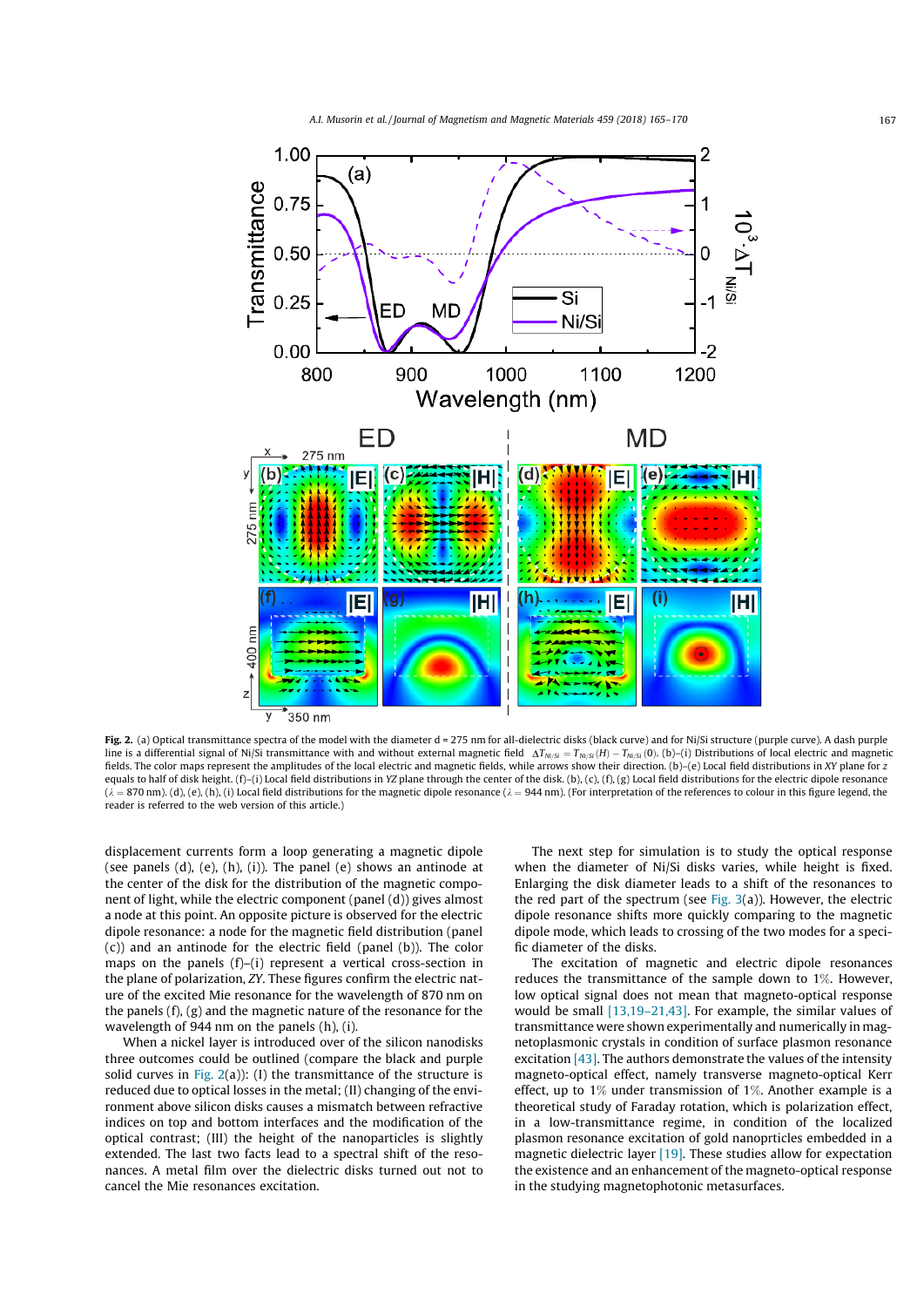<span id="page-3-0"></span>

Fig. 3. Optical transmittance (a) and magneto-optical (b) spectra for the model depending on the diameter of nanodisks. Purple curve: d = 275 nm, cyan curve: d = 325 nm, green curve: d = 375 nm, yellow curve: d = 425 nm, orange curve: d = 475 nm, red curve: d = 525 nm. Dash black lines on panel (a) are guides to eye showing the shift of the resonances. (For interpretation of the references to colour in this figure legend, the reader is referred to the web version of this article.)

#### 3.2. Magneto-optical spectroscopy

The magneto-optical response of magnetophotonic metasurfaces can be now simulated. In the studied Voigt geometry switching-on of the external magnetic field results in a spectral shift (The Faraday rotation, which is polarization effect, is also studied. The results are presented in the section Appendix A). A large value of the  $\delta$  corresponds to the large spectral shift. The  $\delta$ is dependent on  $T(0)$  in the denominator (see Eq. [\(1\)\)](#page-1-0). It means that if  $T(0)$  drops to zero, the magneto-optical response increases significantly. Based on that we first calculate the differential transmittance signal of the magnetophotonic metasurface in case of both in the presence  $T(H)$  and in the absence  $T(0)$  of external magnetic field  $\Delta T_{Ni/Si} = T_{Ni/Si} (H) - T_{Ni/Si} (0)$ . The dash line in [Fig.](#page-2-0) 2(a) proves that an applying of the magnetic field shifts the transmittance spectrum. [Fig.](#page-3-0) 3(b) shows the spectral dependence of the magneto-optical response  $\delta$ . The smallest diameter of  $d = 275$  nm demonstrates two resonance features (see purple curve). As was mentioned above, the right peculiarity correlates with the excitation of magnetic dipole resonance and the left one with the electric dipole mode. The magnitude of the effect is greater for the magnetic dipole and reaches the value of  $\delta = -0.7\%$ . When the diameter increases by 50 nm (the cyan curve) a robust enhancement is observed. Constructive interference of two modes brings a large value of the effect  $\delta = \pm 20\%$  and the Fano line shape of the resonance with equal contributions of positive and negative values of the effect. The magneto-optical effects are strongly depends on the phase of the resonance. When two resonances are spectrally overlapped, the resulting phase can lead to significantly increase of the magneto-optical effects. This value is almost 30 times larger comparing this diameter with the previous one.

The following increase in diameter (the green curve) shifts the phase responses relative to each other; interference is not so pronounced. The magneto-optical signal is reduced in comparison

with the previous case and becomes equal to  $\delta = 4\%$ . This value is larger contrary to non-overlapping modes (the purple curve). Another interesting result is the absence of negative values of the magneto-optical signal. The spectral overlap of the two resonances introduces Fano line shape that depends on the phase relation. In this situation the phase sum suppresses the negative values of the effect. The next two steps of increasing the diameter (the yellow and orange curves) lead to the appearance of negative values of  $\delta$  ( $\delta$  = -1.2%) and the decreasing of a maximal value of the effect down to approximately  $+2\%$ . This asymmetry is described by the phase relation of the two resonances. Finally, when the electric dipole resonance is again far away from the resonance of the magnetic dipole mode, there is no interaction of phases and the magneto-optical response decreases down to the value of the separate resonances equals to  $\approx \pm 0.3\%$ .

#### 4. Discussion

An important feature is that the maximal value of magnetooptical effects is observed not for the absolute spectral coincidence of magnetic and electric dipole resonances, but for the case, when their phase relations have a significant difference. The metasurfaces are considered as a planar analogues of metamaterials, where the main problem is to generate a magnetic dipole to manipulate light scattering. The ability of metasurfaces for controlling the phase, amplitude, and polarization of the incoming light plays a vital role in development of optical devices. The growing potential belongs to the phase engineering at the material interfaces that open new possibilities for light control. In plasmonics,  $2 \pi$  phase control can be realized independently by tunable resonances, each of them has a  $\pi$  phase shift over the resonance [\[33,36,44,45\]](#page-5-0). The sensitivity of the magneto-optical response to the phase of the resonance has recently been shown in nickel nanodisks as a variation of a magneto-optical hysteresis loop depending on the probing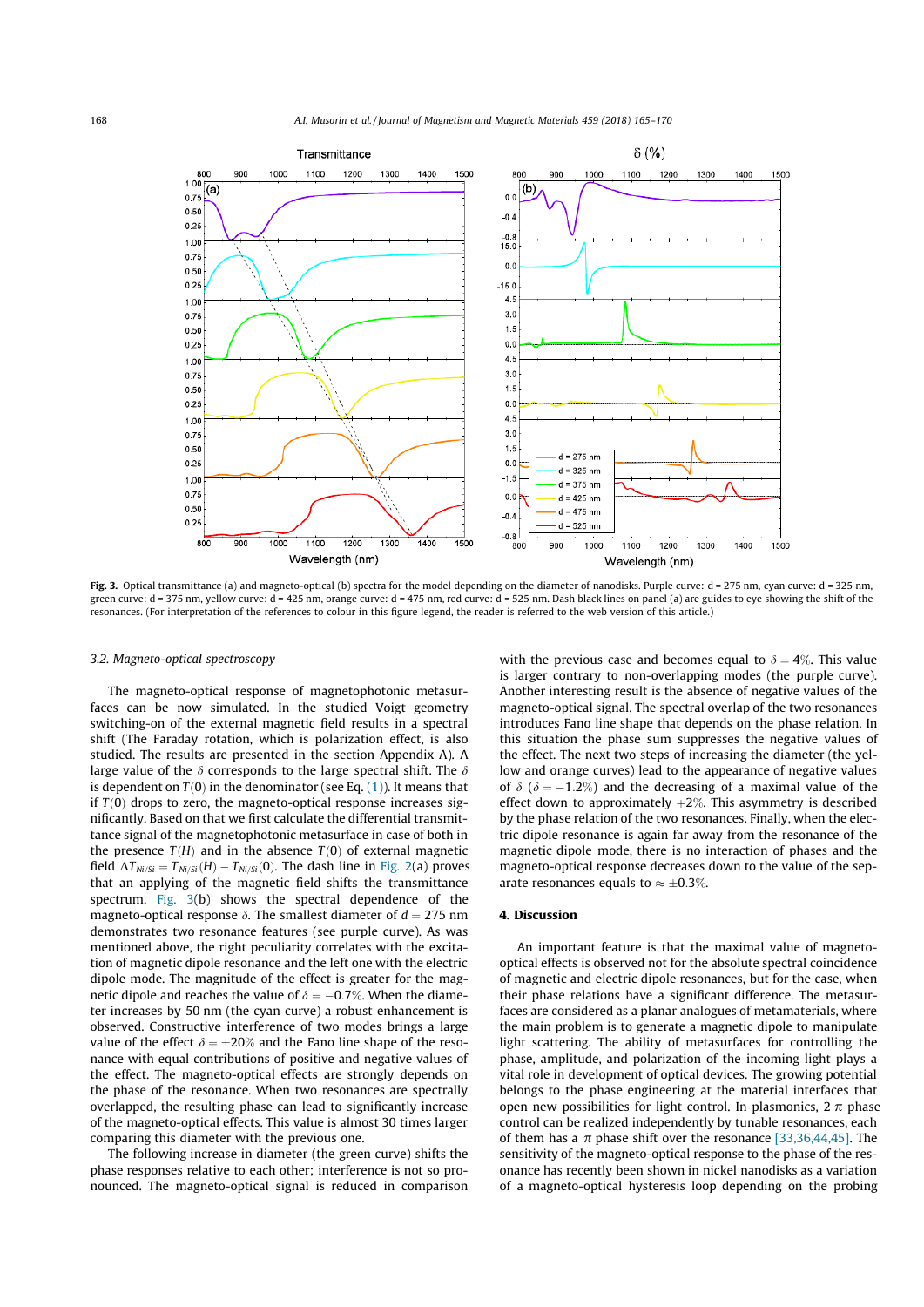light wavelength with respect to the position of a local plasmon resonance [\[7\]](#page-5-0). Here, we combine the manipulation of the phase by all-dielectric metasurfaces with the magneto-optical phase sensitivity.

The effect of the resonant enhancement of the magneto-optical signal in condition of Mie modes excitation is quite expected. The external magnetic field modifies material constants of the nickel layer changing the resonance conditions. The result of this changes is the redistribution of the electromagnetic fields leading to the modification of an optical signal (transmittance, reflectance and absorption). The experimental demonstration and numerical verification of the enhancement of the magneto-optical response for the individual magnetic dipole, separated from the electric dipole mode, has recently been shown in an array of far-standing Ni/Si nanodisks [\[38\]](#page-5-0). A really intriguing question is the behavior of the magneto-optical signal in the case, when the electric and the magnetic dipole resonances are in the spectral vicinity. While wavelengths of these modes separated, the change of the magnetooptical response is the effect of modification of resonant properties due to modification of the environment. If the resonances are close enough one should take into account effect of interference of fields, scattered by these dipoles. The key parameter now is a complex amplitude, i.e. not only the magnitude, but the phase of the scattered waves as well. The dipole modes respond in a different way for the action of the external magnetic field. Consequently, the mentioned magnitudes and phases vary differently. It leads to the change in the far-field interference between these two modes. The solution, revealing the global extremum, i.e. maximal constructive interference, leads to the drastically amplified magneto-optical response.

In this study we demonstrate that applying the external magnetic field to a specially designed hybrid Ni/Si structure one is capable of manipulating light significantly.

## 5. Conclusions

In conclusion, magnetophotonic metasurfaces are proposed to control light properties by an external magnetic field. The magnetophotonic metasurfaces under study are composed of high-index silicon nanodisks covered with a 5-nm-thick nickel film. Considerable changes in the shape, value, and spectral position of the magneto-optical response are demonstrated in Voigt geometry for the transmitted light. Controlling the magneto-optical response is realized through the excitation of magnetic and electric dipole Mie resonances; a significant enhancement of the effect up to  $\delta = 20\%$  is attributed to the interference of these modes. The high value of the magneto-optical signal is reached for low transmittance. Recently, an enhancement of the intensity magneto-optical effect up to 1% was experimentally and theoretically demonstrated in small transmittance regime [\[43\]](#page-5-0). Taking into account this achievement, it looks reliable to measure the spectral properties of the magneto-optical response of the magnetophotonic metasurfaces. This experiment can be realized in combination of nullellipsometry technique based on high-frequency phase modulation [[46,47\]](#page-5-0) and apparatus proposed in Ref. [\[48\],](#page-5-0) where transverse magneto-optical Kerr effect up to 6% is experimentally observed. The use of magnetophptonic metasurfaces can be suitable for photonic devices dynamically controlled by an external magnetic field.

# Acknowledgements

The authors kindly thank Y.S. Kivshar and D.N. Neshev for fruitful discussions. The work has been performed under financial support of Russian Foundation for Basic Research (RFBR, grants # 17-52-560011, # 16-02-01050, # 17-02-01286) and Ministry of Education and Science of the Russian Federation (grant N14. W03.31.0008).

# Appendix A. Numerical calculation of Faraday rotation spectra

The permittivity tensor of Ni (2) and the transformation matrix  $U(3)$  should be corrected for the case, when Voigt geometry is replaced with Faraday geometry, because the direction of the magnetic field is changed from X axis to Z axis. Now permittivity tensor has the following form:

$$
\hat{\epsilon} = \begin{pmatrix} \epsilon & ig & 0 \\ -ig & \epsilon & 0 \\ 0 & 0 & \epsilon \end{pmatrix},
$$

while transformation matrix U:

$$
U=\frac{1}{\sqrt{2}}\begin{pmatrix} 1 & i & 0 \\ 1 & -i & 0 \\ 0 & 0 & \sqrt{2} \end{pmatrix}.
$$

Fig. 4 presents the Faraday rotation spectra depending on the nanodisks diameters. The enhancement of the signal is caused by the excitation of the magnetic and the electric dipole modes. The spectral shift of the resonant features follows the shift of the dipole



Fig. 4. Faraday rotation spectra for the model depending on the diameter of nanodisks. Purple curve: d = 275 nm, cyan curve: d = 325 nm, green curve: d = 375 nm, yellow curve: d = 425 nm, orange curve: d = 475 nm, red curve: d = 525 nm. Dash black lines are guides to eye showing the shift of the resonances. (For interpretation of the references to colour in this figure legend, the reader is referred to the web version of this article.)